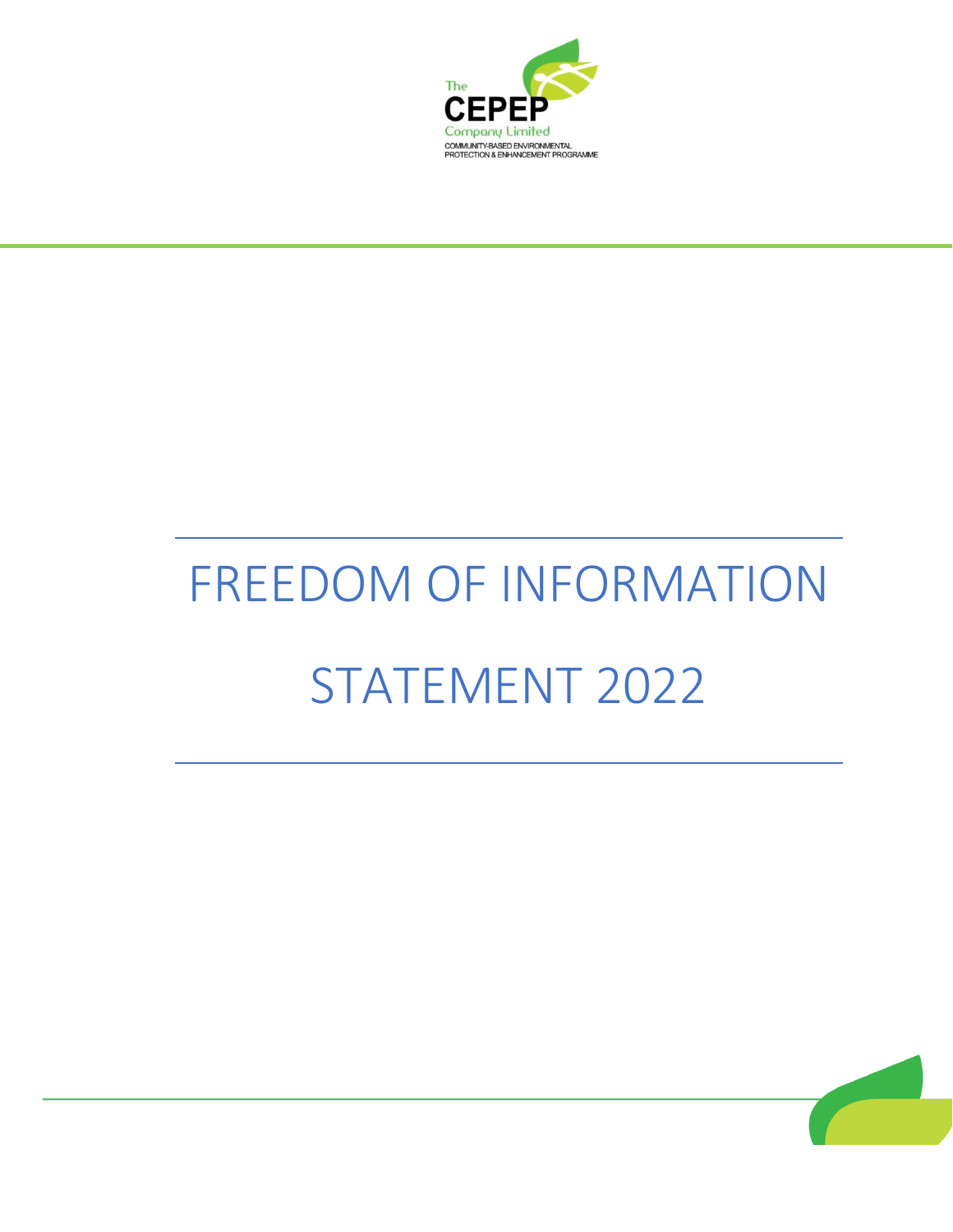## Contents

| 1.0 |        |  |  |  |
|-----|--------|--|--|--|
| 2.0 |        |  |  |  |
| 2.1 |        |  |  |  |
| 2.2 |        |  |  |  |
| 2.3 |        |  |  |  |
| 2.4 |        |  |  |  |
| 2.5 |        |  |  |  |
|     | 2.5.1  |  |  |  |
|     | 2.5.2  |  |  |  |
|     | 2.5.3  |  |  |  |
|     | 2.5.6  |  |  |  |
|     | 2.5.7  |  |  |  |
|     | 2.5.8  |  |  |  |
|     | 2.5.9  |  |  |  |
|     | 2.5.10 |  |  |  |
| 3.0 |        |  |  |  |
| 4.0 |        |  |  |  |
| 5.0 |        |  |  |  |
| 6.0 |        |  |  |  |
| 6.1 |        |  |  |  |
| 6.2 |        |  |  |  |
|     |        |  |  |  |
| 6.3 |        |  |  |  |
|     | 6.3.1  |  |  |  |
|     | 6.3.2  |  |  |  |
|     | 6.3.3  |  |  |  |
|     | 6.3.4  |  |  |  |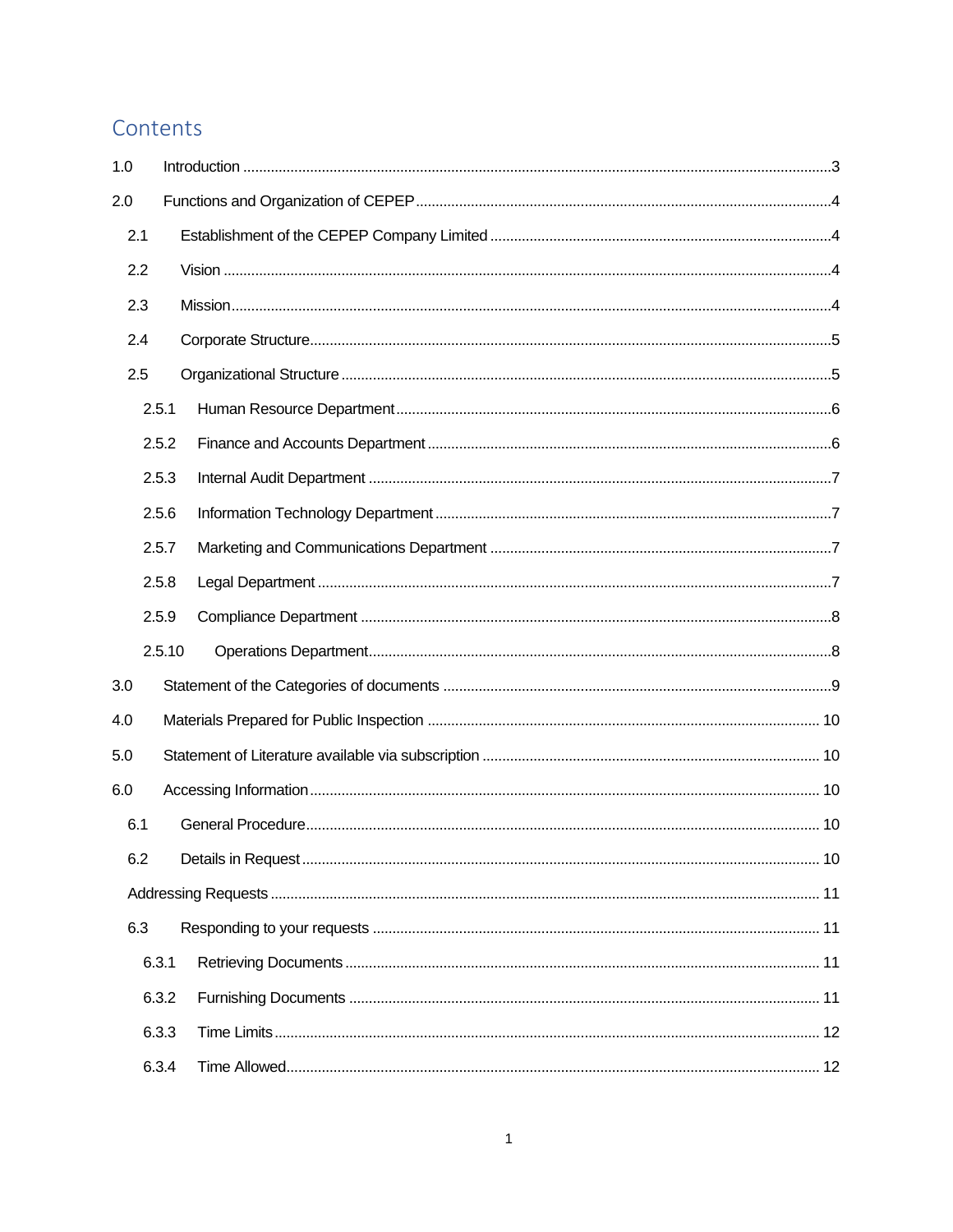| 6.4.  |                                                                                    |  |
|-------|------------------------------------------------------------------------------------|--|
| 7.0   |                                                                                    |  |
| 8.0   |                                                                                    |  |
| 9.0   | Statement indicating whether the Commission maintains a library or reading room 14 |  |
| 10.0  |                                                                                    |  |
| 11.0  |                                                                                    |  |
| 11.1  |                                                                                    |  |
| 11.2  |                                                                                    |  |
| 11.3  |                                                                                    |  |
| 11.4  |                                                                                    |  |
| 11.5  |                                                                                    |  |
| 11.6  |                                                                                    |  |
| 11.7  |                                                                                    |  |
| 11.8  |                                                                                    |  |
| 11.9  |                                                                                    |  |
| 11.10 |                                                                                    |  |
| 11.11 |                                                                                    |  |
| 11.12 |                                                                                    |  |
| 11.13 |                                                                                    |  |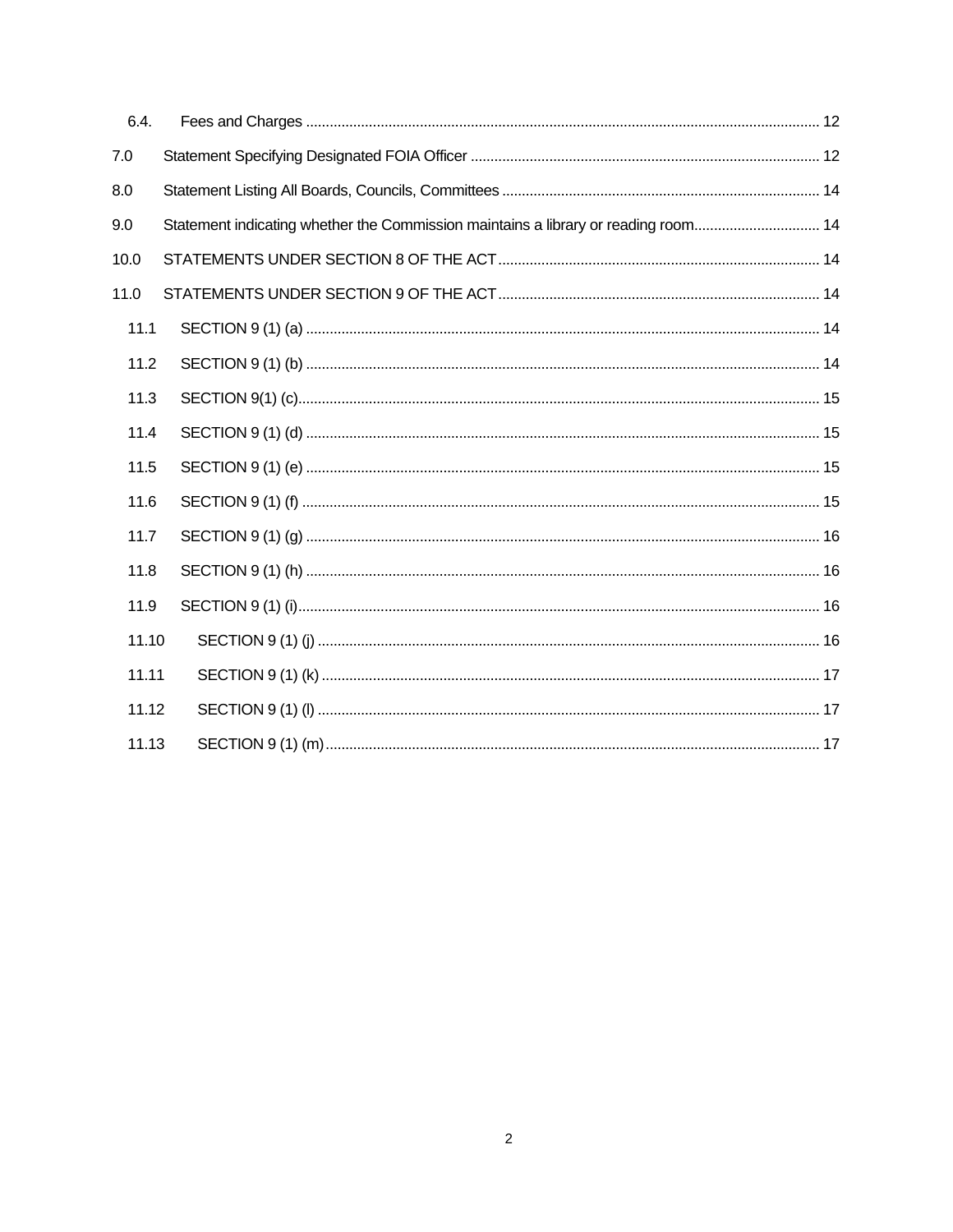## <span id="page-3-0"></span>1.0 Introduction

In accordance with Sections 7, 8 and 9 the Freedom of Information Act 1999 ("the Act"), the CEPEP Company Limited (CEPEP) is required by law to publish this statement, which lists the documents and information generally available for the public.

The Act gives members of the public a legal right to: -

- 1. Access information held by the CEPEP Company Limited;
- 2. Have official information relating to him/her amended where it is incomplete, incorrect or misleading;
- 3. Obtain reasons for adverse decisions made regarding an applicant's request information under the FOIA; and
- 4. Complain to the Ombudsman and to apply to the High Court for Judicial Review to challenge adverse decisions made under the FOIA.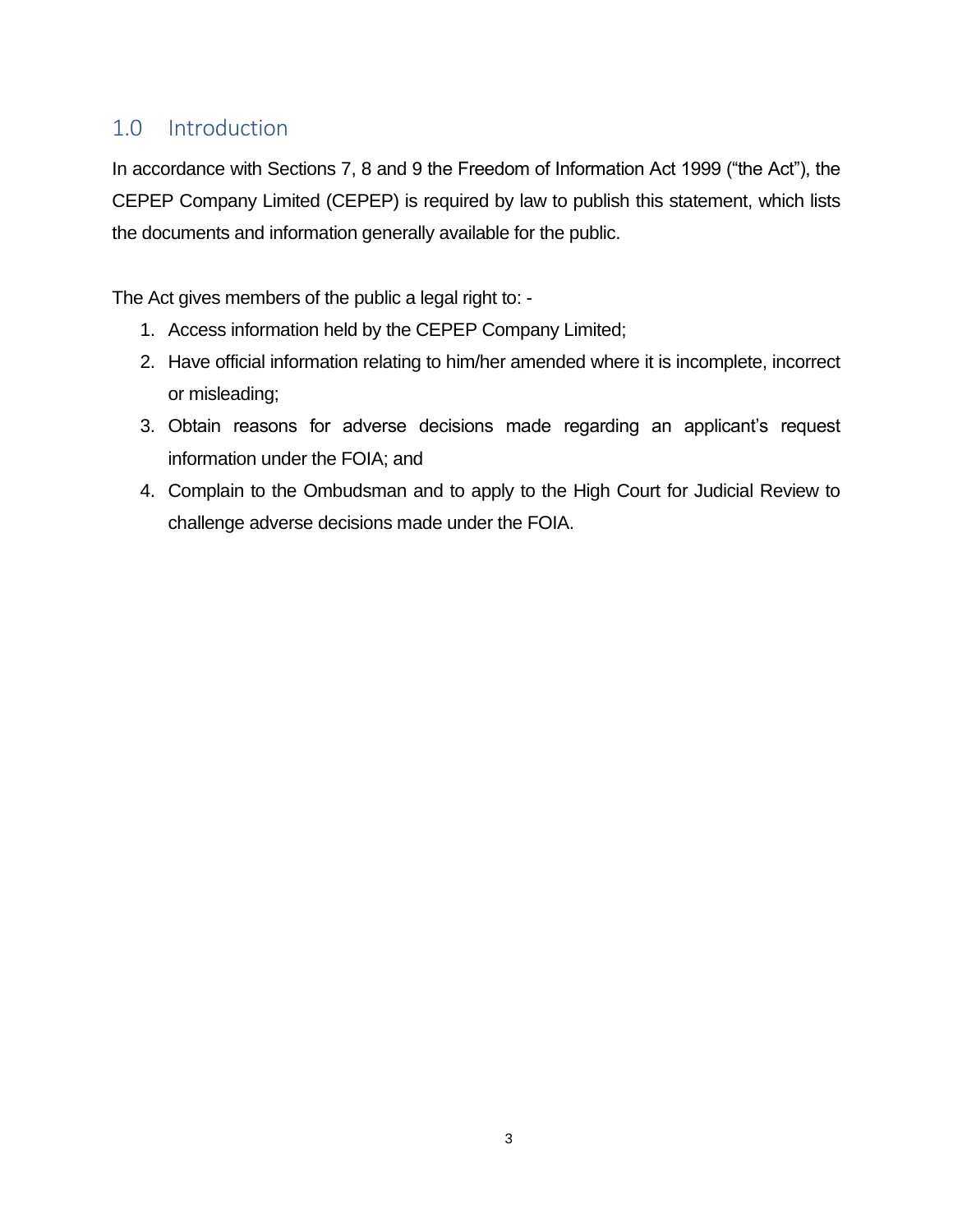## <span id="page-4-0"></span>2.0 Functions and Organization of CEPEP

Section 7 (1) (a) (i) seeks to provide information on the structure and function of CEPEP Company Limited.

There is no arrangement that exists for consultation with, or representation by, members of the public in relation to the formulation of policy in, or the administration of CEPEP at this time.

## <span id="page-4-1"></span>2.1 Establishment of the CEPEP Company Limited

The CEPEP Company Limited is a state agency of the Ministry of Rural Development and Local Government. The CEPEP Programme was officially launched on the 29th of July 2002 by our former Prime Minister, Mr. Patrick Manning. The CEPEP Company was established in 2006 under the Companies Act Chapter 81:01 of the revised laws of the Republic of Trinidad and Tobago and its registered office is located at #16 Factory Road, Ste. Madeleine in the Ward of San Fernando in the Island of the Republic of Trinidad and Tobago.

The objectives of the Programme are: -

- a. To employ organizations/businesses within communities to improve the conditions of the local environment;
- b. To expand employment opportunities for the benefit of the semi-skilled and unskilled citizens in the communities; and
- c. To create opportunities for development of small businesses.

#### <span id="page-4-2"></span>2.2 Vision

CEPEP's vision is *"To be the premier environmental enhancement company which fosters national pride".*

#### <span id="page-4-3"></span>2.3 Mission

The mission is "*Securing the future by protecting and enhancing the physical environment while building our communities through entrepreneurship".*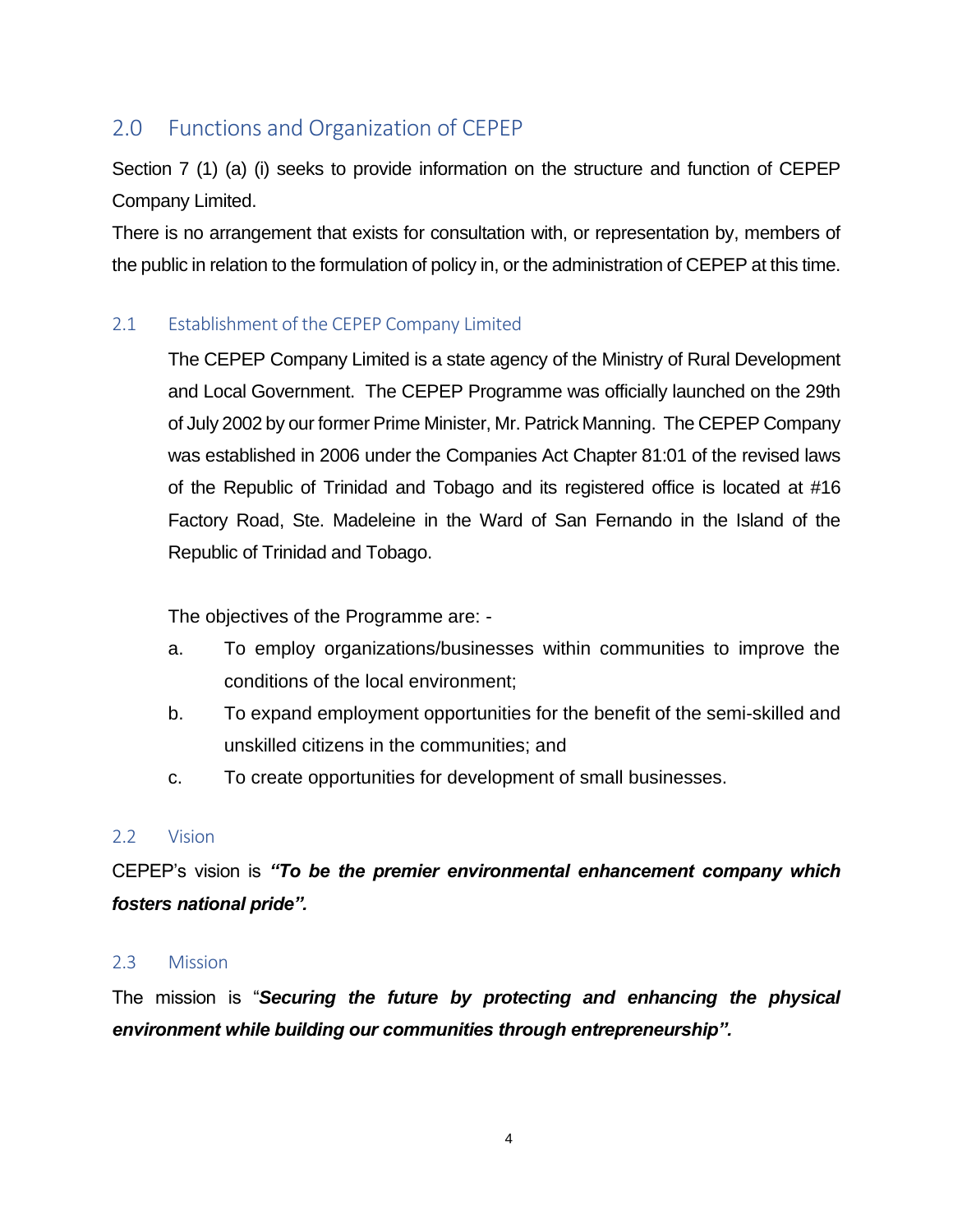## <span id="page-5-0"></span>2.4 **Corporate** Structure

The Company is governed by a Board of Directors appointed in accordance with the Companies Act of Trinidad and Tobago and are as follows:

- ➢ **Chairman** Ms. Marilyn Michael
- ➢ **Deputy Chairman** Mr. Derek Ambrose
- ➢ **Board Members** Mr. Sabeer Ali, Ms. Phyllis Wickman-Stewart, Mr. Rajcoomar Bhagaloo, Ms. Heather Tardieu, Mr. Glen Roach, Mrs. Cheryl Ryan-Mohammed and Mr. Cecil Santana.

The Board is accountable to the Minister of Rural Development and Local Government whilst the Minister of Finance manages all assets and liabilities of the Company. The day-to-day operations are managed by the Management Team, which reports to the Board.

#### <span id="page-5-1"></span>2.5 Organizational Structure

CEPEP Company Limited comprise of eight (8) Departments which reports to the Chief Executive Officer. These are: -

- 1. Operations Department
- 2. Marketing and Communications Department
- 3. Human Resource Department
- 4. Information Technology Department
- 5. Finance Department
- 6. Legal Department
- 7. Internal Audit
- 8. Compliance Unit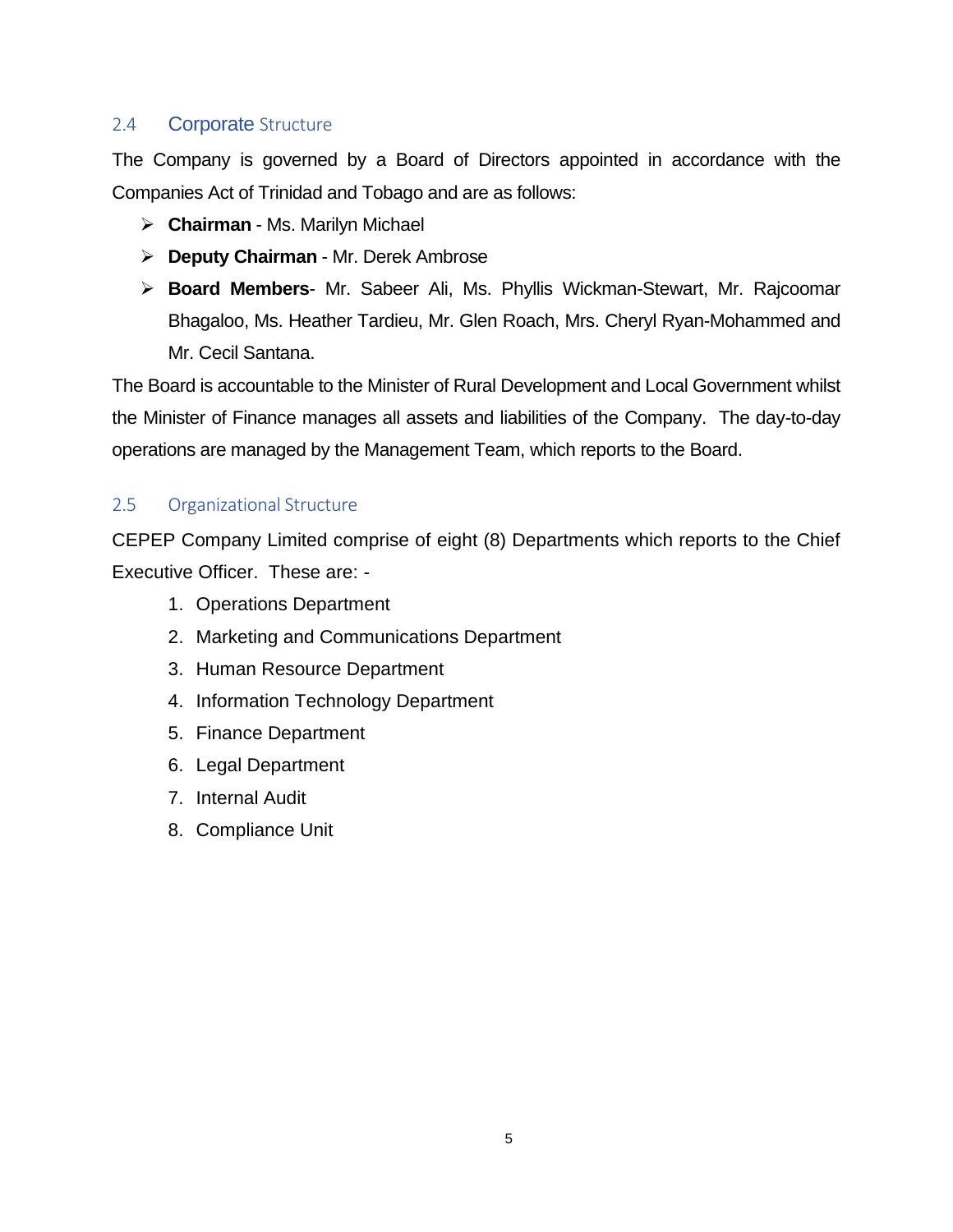

#### <span id="page-6-0"></span>2.5.1 Office of the Chief Executive Officer

The Chief Executive Officer is responsible for the management of the organization. The Chief Executive Officer is responsible for ensuring the Company is mission driven, fiscally accountable for efficient and quality delivery of services. The Chief Executive Officer reports to the Board of Directors and also acts as the liaison between the Board of Directors and staff and between the Board of Directors and outside entities.

#### 2.5.2 Human Resource Department

The Human Resource Department develops and implements the Company's Human Resource Policies and programmes which focuses on compensation and benefits, employees' performance and training, recruitment and talent management, industrial and employee relations and office management services. The Department also maintains personnel records of all employees and other matters relating to terms and conditions of employment.

#### <span id="page-6-1"></span>2.5.3 Finance and Accounts Department

The Finance Department is responsible for monitoring and reporting on the financial position of CEPEP. Its mandate is to ensure that the financial requirements of all stakeholders are met in a timely and effective manner against a backdrop of integrity, transparency and accountability. The Department is also responsible for the preparation of budgetary estimates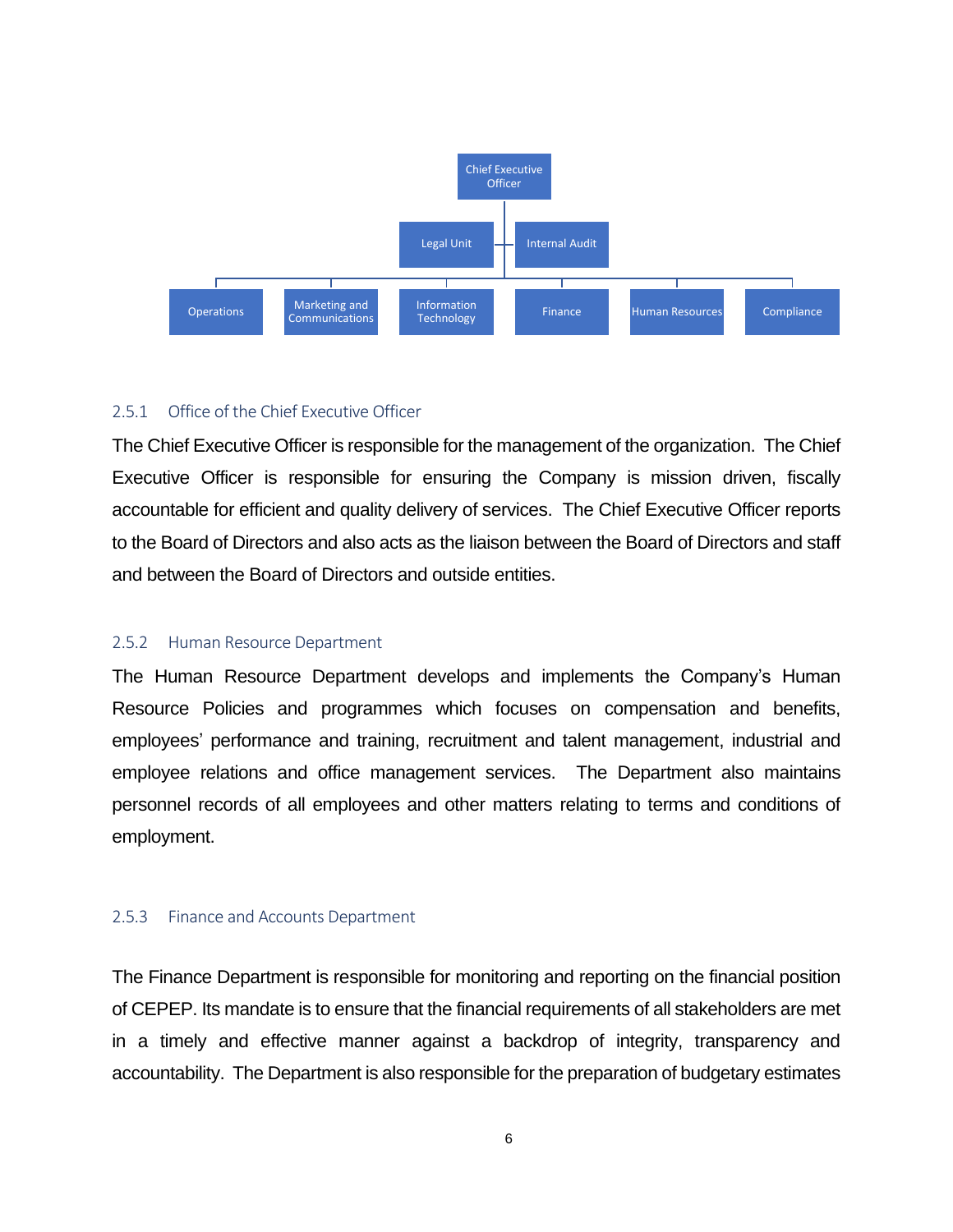for the activities of the organization, processing of management fees and contractors workers' payroll, salary processing for in-house staff and any new projects.

#### <span id="page-7-0"></span>2.5.4 Internal Audit Department

The Internal Audit Department was re-established in February 2017, to provide independent, objective assurance and advice to the organization in the achievement of organizational goals and management of risk. The Unit assists CEPEP in accomplishing its objectives by bringing a systematic and disciplined approach to evaluate and improve the effectiveness of the organization's risk management, control, and governance processes.

The internal audit activity is defined by the Board of Directors body as part of their oversight role.

#### <span id="page-7-1"></span>2.5.5 Information Technology Department

The IT Unit is responsible for the management of Information Technology infrastructure, data management, management of all company's social platforms and provision of Information Technology support services; being proactive in maintenance and offering quality customer service in a rapidly changing environment.

#### <span id="page-7-2"></span>2.5.6 Marketing and Communications Department

The Marketing and Communications Department of CEPEP engages in public relations, company branding and advertising, stakeholder relations and performs activities in keeping with social responsibility. This department is also responsible for developing, cultivating and maintaining a corporate identity or brand image. Initiatives are created and executed to mould company image, communicate with internal and external audiences, and sustain a long-term positive reputation.

#### <span id="page-7-3"></span>2.5.7 Legal Department

The Legal Department of the CEPEP Company Limited provides proactive and general legal advice to the Board of Directors and CEPEP's Management. The Department drafts and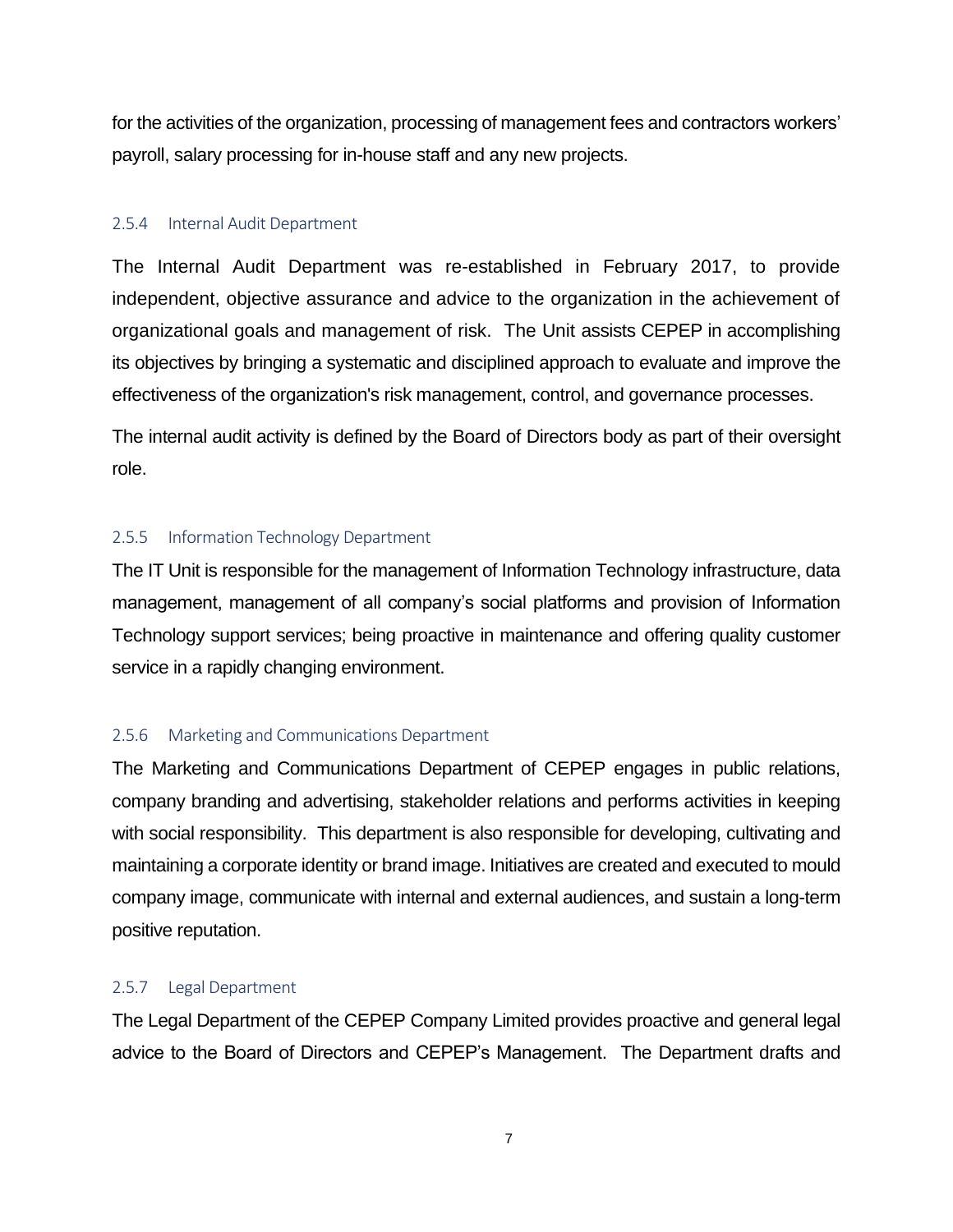executes CEPEP contracts in an effort to preserve and protect the assets of CEPEP and minimize CEPEP's exposure to potential litigation and other claims. The legal department liaises with external Counsels on litigation matters and other legal proceedings relevant to the Company. The department is also responsible for preparation and review of legal contracts/agreements between its independent contractors and CEPEP.

#### <span id="page-8-0"></span>2.5.8 Compliance Department

Amongst their various activities, the Compliance Department ensures that the Contractors comply with certain terms of their contract with The CEPEP Company Limited. The Department provides a range of administrative services that support and review Core Contractors' statutory obligations to their Workers. Moreover, the Department processes and analyses payments made by the Contractors to the relevant Statutory Bodies.

#### <span id="page-8-1"></span>2.5.9 Operations Department

The Operations Department oversees the provision and monitoring of the major of services provided by CEPEP. These include Environmental Clean-Up, Beautification and Maintenance, Waste Removal, Dead Animal Removal, Coastal Maintenance, Eco-Site Management, Disaster and Emergency Response and Transportation. These works are monitored by field officers who have been assigned to the six (6) geographical regions that comprise of thirty-nine (39) environmental work areas throughout Trinidad.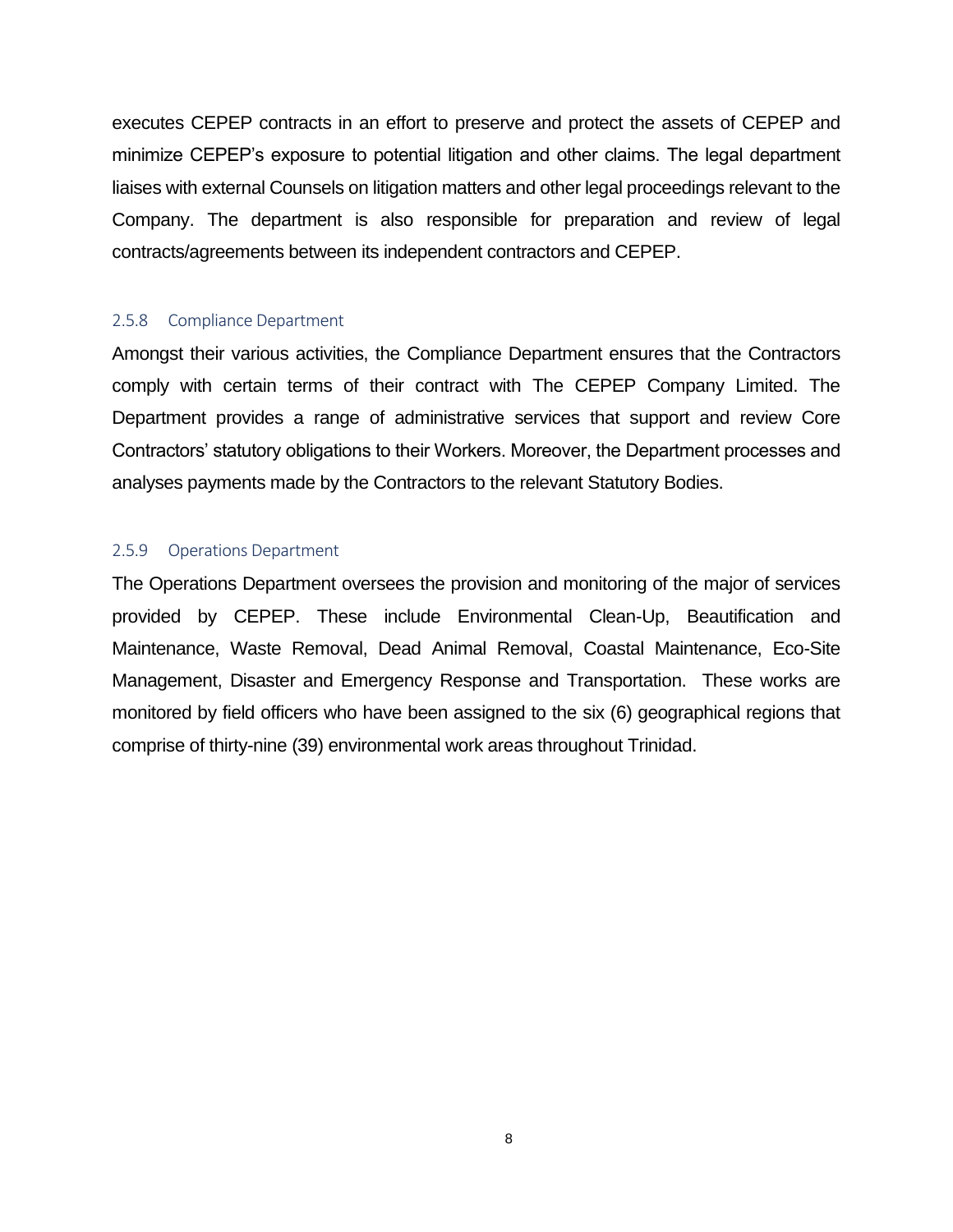## <span id="page-9-0"></span>3.0 Statement of the Categories of documents

Under Section 7 (1) (a) (ii), the Categories of documents are as follows: -

- 1. General administrative records (files and documents) for the operation of the CEPEP programme.
- 2. Personnel Records which detail all appointments to date, job specifications, job applications, promotions, transfers, resignations, deaths, retirements, leave, vacation.
- 3. Financial records (cheques, journals, pay records, vouchers, purchasing orders, receipts etc.).
- 4. Audit files.
- 5. Procurement Records dealing with matters relating to the procurement of goods and services and equipment.
- 6. Photographs/CompactDiscs/Diskettes/Abstracts/Tapes/Catalogues/Brochures; Charts.
- 7. News releases and speeches originating in CEPEP.
- 8. Files dealing with internal and external circulars, memoranda, notices, bulletins etc.
- 9. Record of Stores (Inventory).
- 10.Periodicals and publications.
- 11.Board Appointments.
- 12. Legislation and legal instruments.
- 13.Reports Statistical, Annual, Quarterly, Bi-annual, Monthly, Audit, Technical, Administrative, Achievements
- 14.Books, booklets, calendars, leaflets, brochures, newsletters, newspaper clippings and posters, periodicals and publications.
- 15. Minutes of Board and Management Meetings.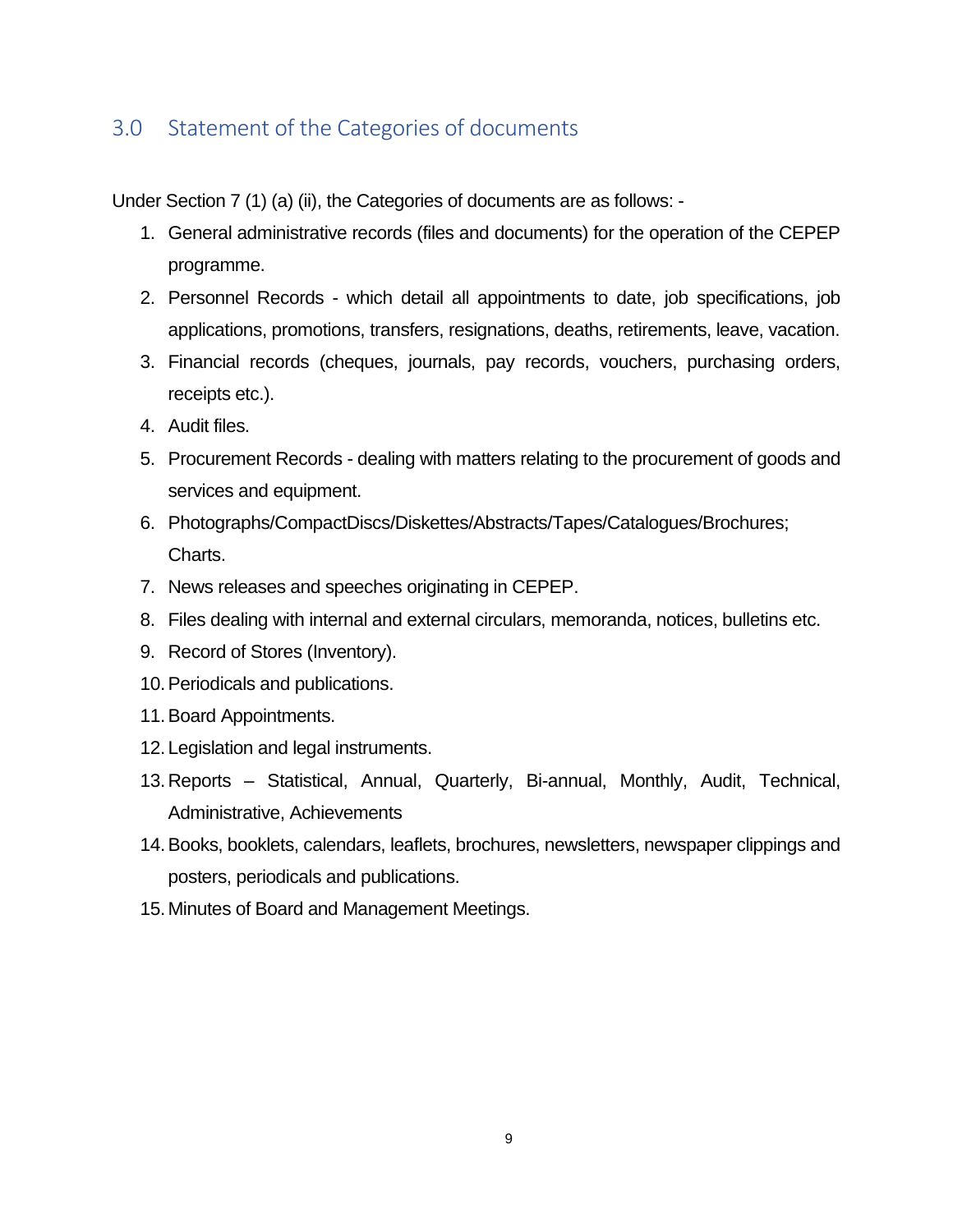## <span id="page-10-0"></span>4.0 Materials Prepared for Public Inspection

Under Section 7 (1) (a) (iii), general information on the CEPEP Company Limited can be sourced via the Company Website a[t https://www.cepep.gov.tt/](https://www.cepep.gov.tt/)

## <span id="page-10-1"></span>5.0 Statement of Literature available via subscription

With reference to Section 7 (1) (a) (iv), which relates to the Statement Listing the Literature available by way of subscription, CEPEP Company Limited has no literature available by subscription.

## <span id="page-10-2"></span>6.0 Accessing Information

With reference to Section 7 (1) (a) (v), the procedures for accessing documents under the FOIA from CEPEP is outlined below:-

#### <span id="page-10-3"></span>6.1 General Procedure

CEPEP will respond to all oral and written requests for information. However, in order to have the rights given under the FOIA, the request must be made in writing. In cases where the information is not readily available, the applicant must submit a *Request for Access to Official Documents* for information.

#### <span id="page-10-4"></span>6.2 Details in Request

Applicants should provide details that will allows for easy identification and retrieval of records. If applicants are uncertain of how to write the request or what details to include in the request, applicants are encouraged to seek guidance from the Designated Officer named in below.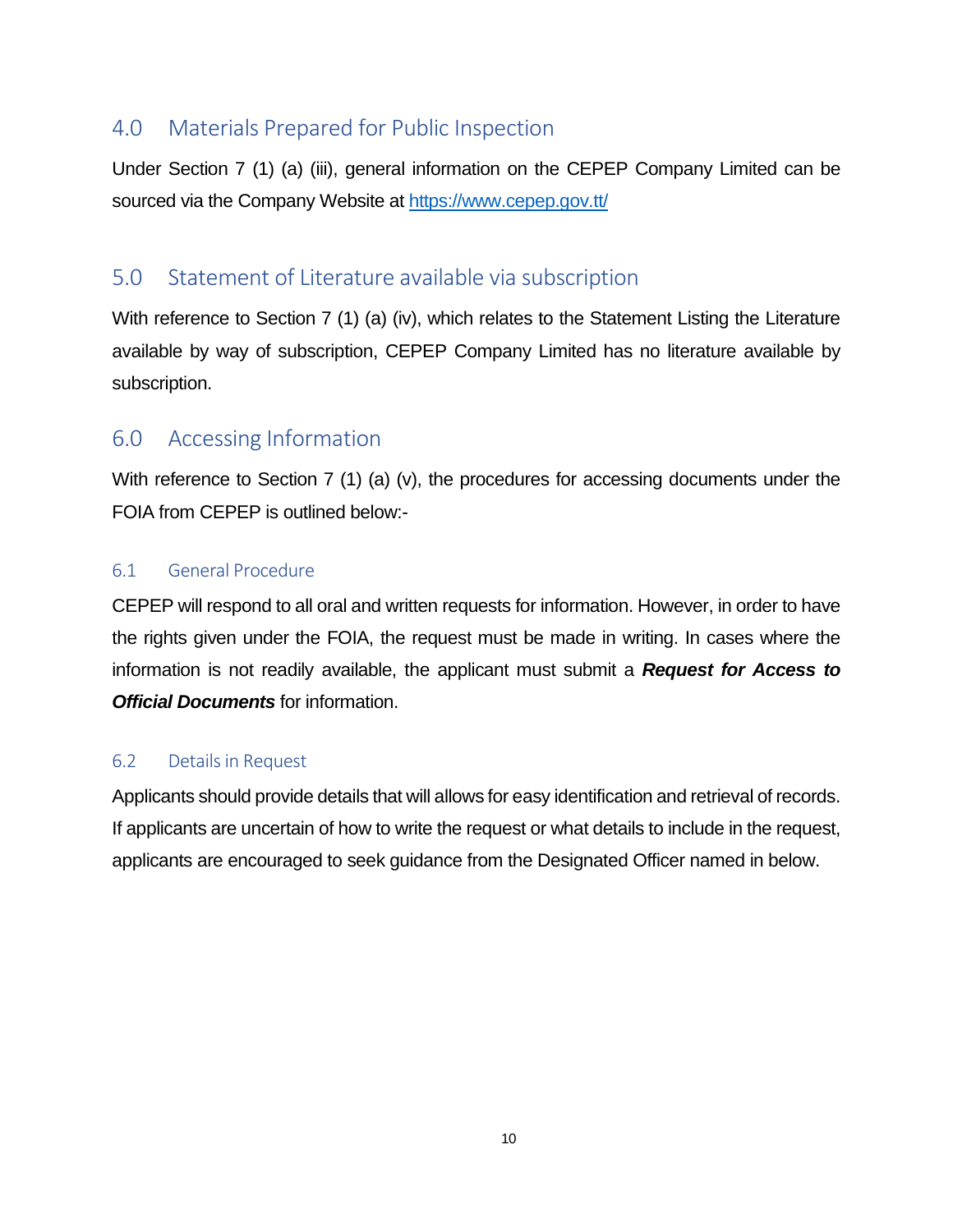#### <span id="page-11-0"></span>Addressing Requests

To facilitate prompt handling of your request, please address it to the Designated Officer of CEPEP (see Section 7 (1) (a) (vi)). The request should be forwarded to:

**Willa Guy Straker Senior Human Resource Officer The CEPEP Company Limited #16 Factory Road, Ste. Madeleine, Tel: 698-2737; 225-4400 Fax: 698-0166**

#### <span id="page-11-1"></span>6.3 Responding to your requests

#### <span id="page-11-2"></span>6.3.1 Retrieving Documents

CEPEP Company Limited will retrieved the required documents whether it is being stored onsite or offsite. It should be noted that various laws, regulations and manuals give the time periods for keeping records before they may be destroyed, as such the Company can only provide information once it is available.

#### <span id="page-11-3"></span>6.3.2 Furnishing Documents

The Company is required to furnish copies of information in our possession, custody or power, once the requirements of the FOIA are satisfied. It should be noted that in accordance with the FOIA, the Company will furnish one (1) copy of the requested document. If the Company cannot make a legible copy of a document to be released, the Company may not attempt to reconstruct it. Instead, the Company will furnish the best copy possible and note its quality in our reply.

Please note the CEPEP Company Ltd is not compelled to do the following:

- 1. Generate new documents. For example, we are not required to write a new programme so that a computer will print information in the format that you prefer.
- 2. Perform research for the applicant.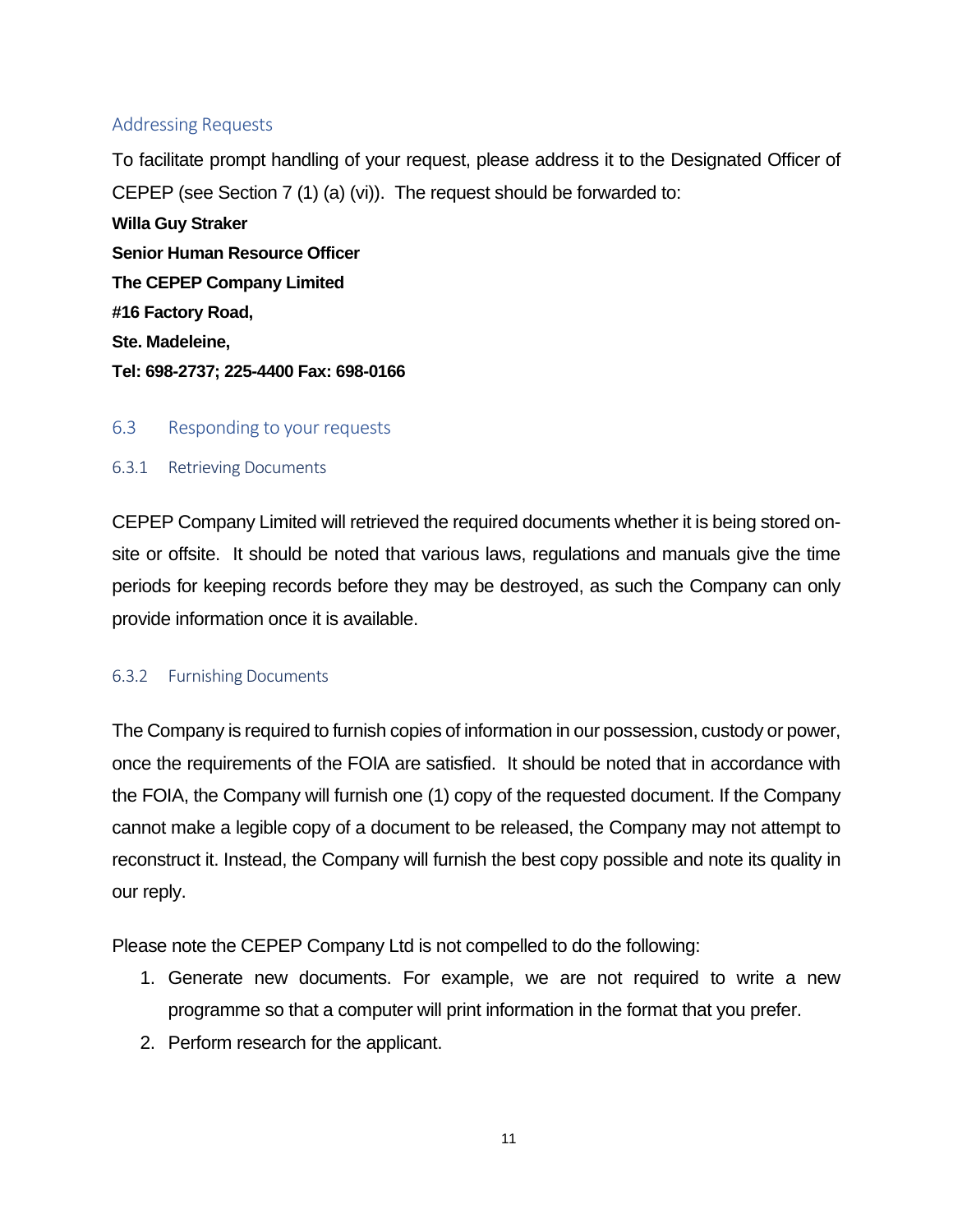#### <span id="page-12-0"></span>6.3.3 Time Limits

The FOIA sets a time limit of thirty (30) calendar days for determination of your request for access to documents. If the Company fails to meet this deadline, the FOIA gives you the right to proceed as though your request has been denied. The Company will diligently comply with the time limit. If it appears that processing your request may take longer than the statutory limit, the Company will acknowledge your request and advise you of its status. Since there is the possibility that requests may be incorrectly addressed or misdirected, you may wish to call or write to confirm whether the request was received and to ascertain its status.

#### <span id="page-12-1"></span>6.3.4 Time Allowed

The Company will determine whether to grant your request for access to information as soon as practicable but no later than 30 days after the day on which the request is duly made as required by Section 15 of the FOIA. If a decision is taken to grant access to the information requested, you will be permitted to inspect the documents and/or be provided with copies.

#### <span id="page-12-2"></span>6.4. Fees and Charges

Section 17 (1) stipulates that no fee shall be charged by a public authority for the making of a request for access to an official document. However, where access to an official document is to be given in the form of printed copies, or copies in some other form, such as tape, disk, film or other material, the applicant will be required to pay the prescribed fee incurred for duplication of the said material.

## <span id="page-12-3"></span>7.0 Statement Specifying Designated FOIA Officer

Under Section 7 (1) (a) (vi), the designated FOIA officer in CEPEP will be responsible for:

- 1. The initial receipt of and action upon notices under Section 10;
- 2. Requests for access to documents under Section 13; and
- 3. Applications for corrections of personal information under Section 36 of the FOIA.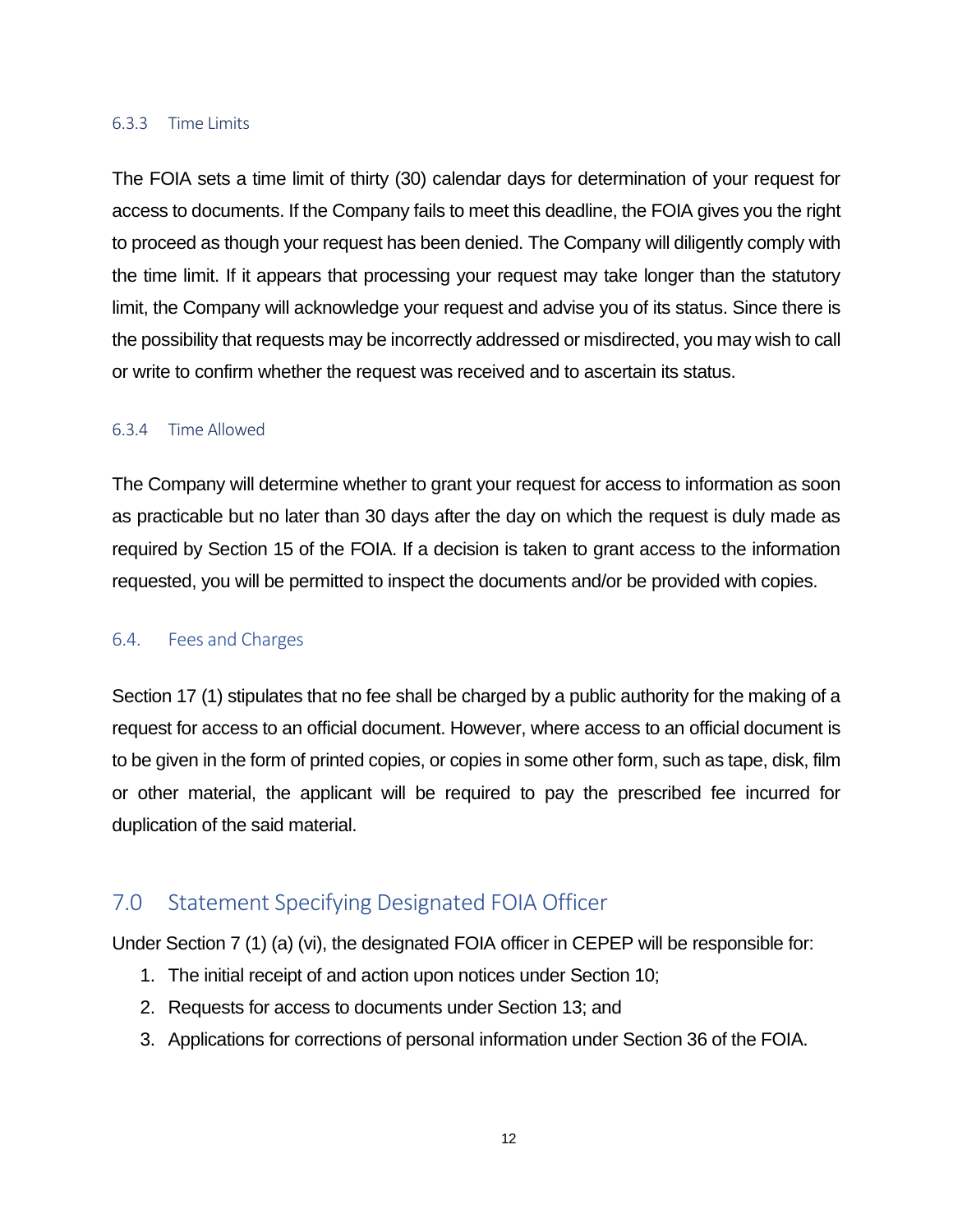As stated in Section 6.2 of this document, the Designated Officer is: **Willa Guy-Straker, Senior Human Resource Officer** The CEPEP Company Limited #16 Factory Road, Ste. Madeleine, Trinidad, W.I.

<span id="page-13-0"></span>Tel: 698-2737; 225-4400 Ext. 2006 Fax: 698-0166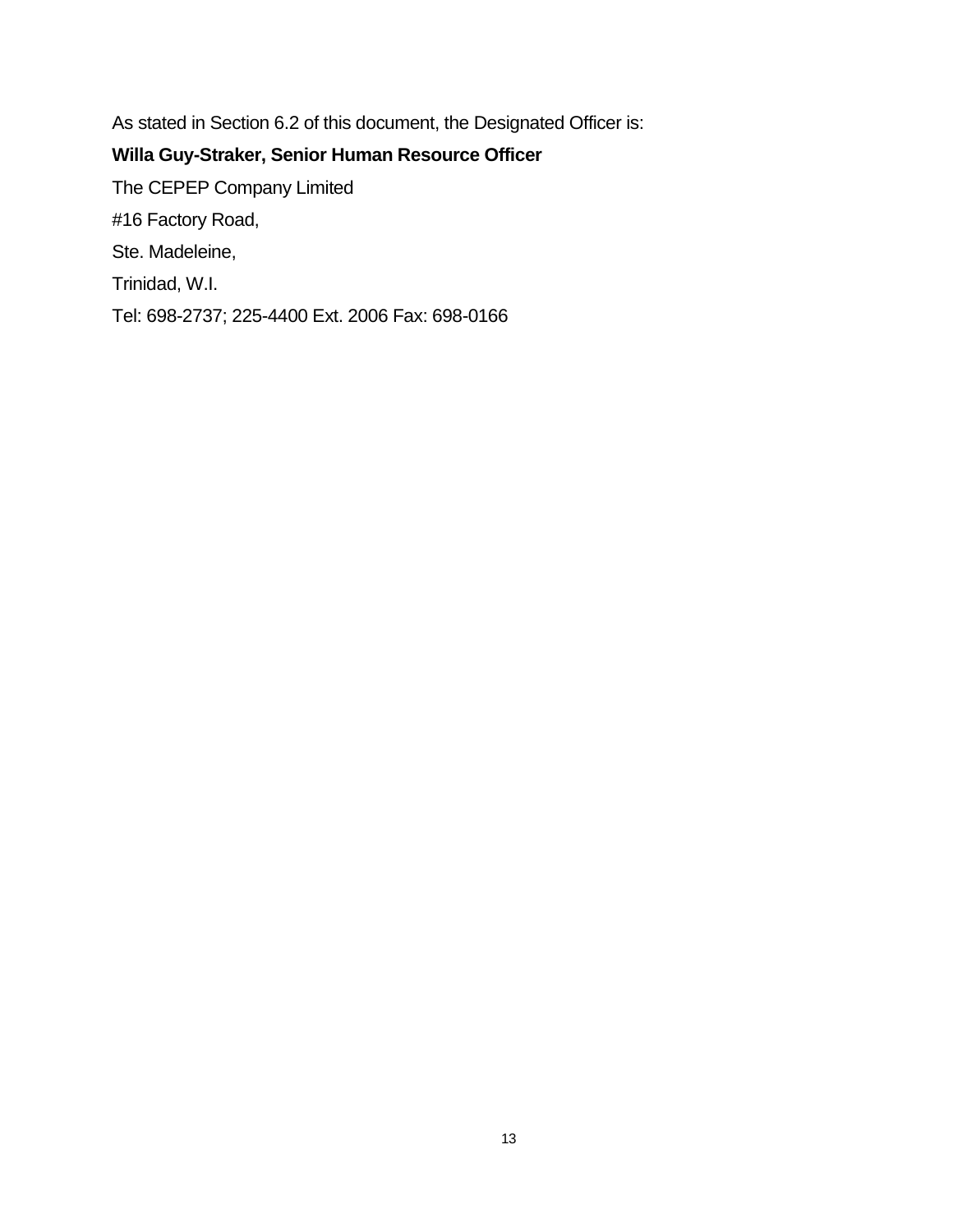## 8.0 Statement Listing All Boards, Councils, Committees

SECTION 7 (1) (a) (vii) of the Act is not applicable to the CEPEP Company Limited at this time since there exist no Board, Council, Committee or any other body that advise the Company.

## <span id="page-14-0"></span>9.0 Statement indicating whether the Commission maintains a library or reading room

<span id="page-14-1"></span>Section 7 (1) (a) (viii) of the Act is not applicable to the CEPEP Company Limited at this time

## 10.0 STATEMENTS UNDER SECTION 8 OF THE ACT

Section 8 (1) (a) (i) of the Act is not applicable to the CEPEP Company Limited at this time.

Section 8(1) (b) of the Act is not applicable to the CEPEP Company Limited at this time.

## <span id="page-14-2"></span>11.0 STATEMENTS UNDER SECTION 9 OF THE ACT

#### <span id="page-14-3"></span>11.1 SECTION 9 (1) (a)

Section 9 (1) (a) refers to any report, or a statement containing the advice or recommendations, of a body or entity established within CEPEP. It should be noted that there are no reports or statements to be published under this section at this time.

#### <span id="page-14-4"></span>11.2 SECTION 9 (1) (b)

Section 9 (1) (b) refers to any report, or a statement containing the advice or recommendations:

i. of a body or entity established outside the CEPEP by or under a written law; or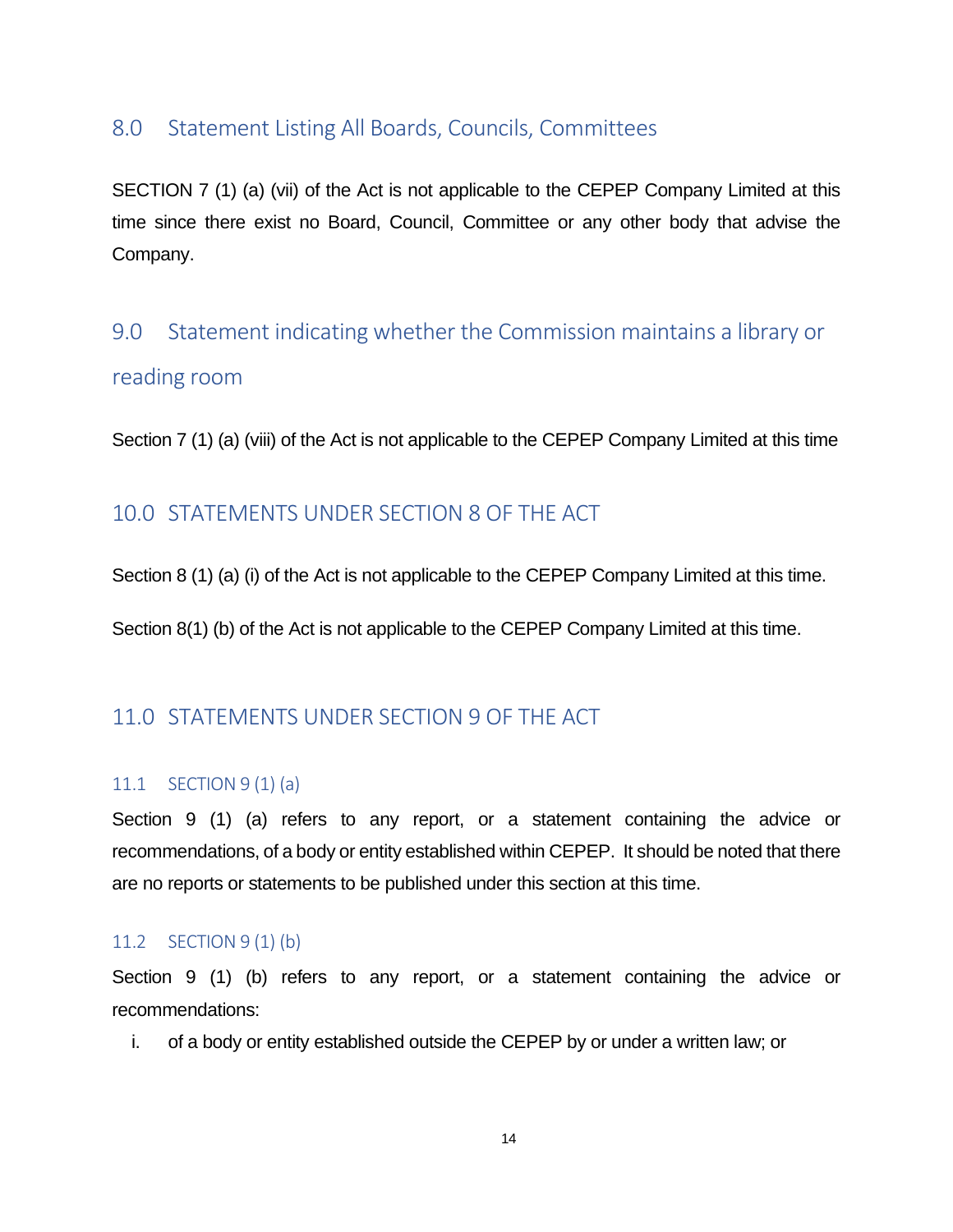ii. by a Minister of Government or other public authority for the purpose of submitting a report or reports, providing advice or making recommendations to CEPEP or to the responsible Minister.

There are no reports or statements to be published under this section at this time.

#### <span id="page-15-0"></span>11.3 SECTION 9(1) (c)

Section 9 (1) (c) of the Act refers to a report or statement containing the advice or recommendations of an interdepartmental committee whose membership includes an officer of CEPEP

There are no reports or statements to be published under this section at this time.

#### <span id="page-15-1"></span>11.4 SECTION 9 (1) (d)

Section 9 (1) (d) refers to any report, or a statement containing the advice or recommendations, of a committee established within CEPEP to submit a report, provide advice or make recommendations to the responsible Minister or to another officer of the Ministry who is not a member of such committee.

There are no reports or statements to be published under this section at this time.

#### <span id="page-15-2"></span>11.5 SECTION 9 (1) (e)

Section 9 (1) (e) refers to any report (including a report concerning the results of studies, surveys or tests) prepared for CEPEP by a scientific or technical expert, whether employed within the Ministry or not, including a report expressing the opinion of such an expert on scientific or technical matters.

There are no reports or statements to be published under this section at this time.

#### <span id="page-15-3"></span>11.6 SECTION 9 (1) (f)

Section 9 (1) (f) makes reference to any report prepared for CEPEP by a consultant who was paid for preparing the report.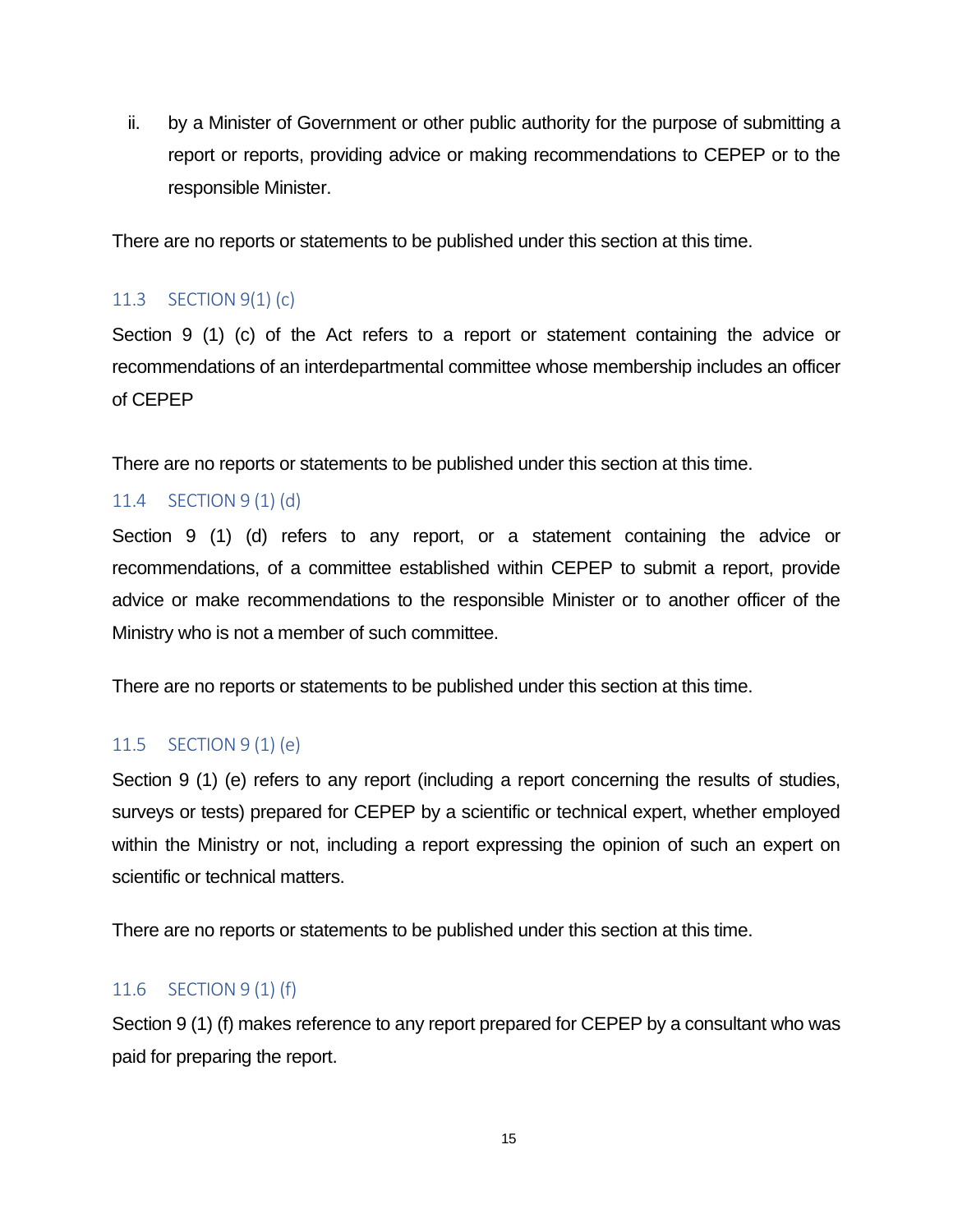There are no reports or statements to be published under this section at this time.

## <span id="page-16-0"></span>11.7 SECTION 9 (1) (g)

Section 9 (1) (g) refers to any report prepared within CEPEP containing the results of studies, surveys or tests carried out for the purpose of assessing, or making recommendations on, the feasibility of establishing a new or proposed Government policy, programme or project.

There are no reports or statements to be published under this section at this time.

## <span id="page-16-1"></span>11.8 SECTION 9 (1) (h)

Section 9 (1) (h) refers to any report on the performance or efficiency of CEPEP, or of an office, division or branch of CEPEP, whether the report is of a general nature or concerns a particular policy, programme or project administered by the Ministry.

There are no reports or statements to be published under this section at this time.

### <span id="page-16-2"></span>11.9 SECTION 9 (1) (i)

Section 9 (1) (i) makes reference to any report containing:

- i. Final plans or proposals for the re-organization of the key functions of CEPEP;
- ii. The establishment of a new policy, programme or project to be administered by CEPEP; and
- iii. The alteration of an existing policy, programme or project administered CEPEP, whether or not the plans or proposals are subject to approval by an officer of CEPEP, another public authority, the responsible Minister or Cabinet.

There are no reports or statements to be published under this section at this time.

## <span id="page-16-3"></span>11.10 SECTION 9 (1) (j)

Section 9 (1) (j) refers to any statement prepared within CEPEP and containing policy directions for the drafting of legislation.

There are no reports or statements to be published under this section at this time.